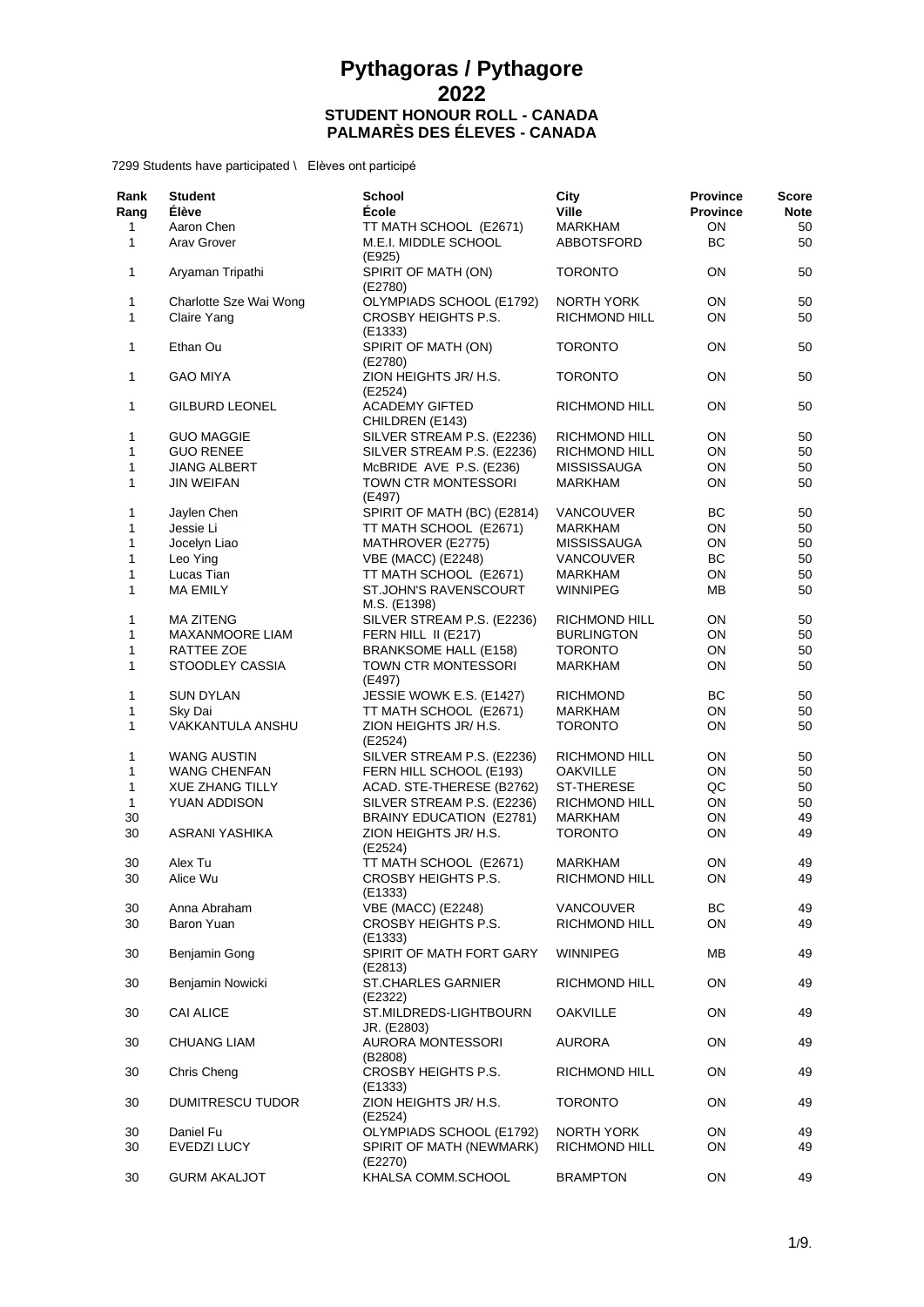| Rank<br>Rang | <b>Student</b><br><b>Élève</b> | <b>School</b><br>École                       | City<br>Ville            | <b>Province</b><br><b>Province</b> | Score<br><b>Note</b> |
|--------------|--------------------------------|----------------------------------------------|--------------------------|------------------------------------|----------------------|
| 30           | <b>HOU HANNAH</b>              | (E311)<br>SACRED HEART SCH.<br>HALIFAX (B48) | <b>HALIFAX</b>           | ΝS                                 | 49                   |
| 30           | <b>HUANG EMMA</b>              | ECOLE CHARLES-SAURIOL<br>(B2701)             | <b>TORONTO</b>           | OΝ                                 | 49                   |
| 30           | <b>INY ABBY</b>                | AKIVA SCHOOL (E2453)                         | WESTMOUNT, MT<br>L.      | QC                                 | 49                   |
| 30           | Isabella Zhu                   | TT MATH SCHOOL (E2671)                       | <b>MARKHAM</b>           | ON                                 | 49                   |
| 30           | Jacob Kwak                     | <b>ST.CHARLES GARNIER</b><br>(E2322)         | <b>RICHMOND HILL</b>     | ON                                 | 49                   |
| 30           | KANG JUGPREET                  | KHALSA COMM.SCHOOL<br>(E311)                 | <b>BRAMPTON</b>          | OΝ                                 | 49                   |
| 30           | KAZIMI ARYAN                   | <b>WEST BAY E.S. (E2361)</b>                 | WEST<br><b>VANCOUVER</b> | ВC                                 | 49                   |
| 30           | <b>KWON YONGJUN</b>            | ECOLE DES AMIS-DU-<br><b>MONDE (F2470)</b>   | CÔTE ST-LUC              | QC                                 | 49                   |
| 30           | Kelly Zhan                     | OLYMPIADS SCHOOL (E1792)                     | NORTH YORK               | ON                                 | 49                   |
| 30           | LAOYE JOSHUA                   | ZION HEIGHTS JR/ H.S.<br>(E2524)             | <b>TORONTO</b>           | ON                                 | 49                   |
| 30           | LEE CHLOE                      | <b>TOWN CTR MONTESSORI</b><br>(E497)         | MARKHAM                  | ΟN                                 | 49                   |
| 30           | LI EMMA                        | SILVER STREAM P.S. (E2236)                   | <b>RICHMOND HILL</b>     | ON                                 | 49                   |
| 30           | LI MAX                         | ZION HEIGHTS JR/ H.S.<br>(E2524)             | <b>TORONTO</b>           | ON                                 | 49                   |
| 30           | <b>MA XINYUE</b>               | SILVER STREAM P.S. (E2236)                   | RICHMOND HILL            | ΟN                                 | 49                   |
| 30           | <b>NIE LEON</b>                | HIGHLAND M.S. (E2602)                        | <b>NORT YORK</b>         | ON                                 | 49                   |
| 30           | NIZAMI ZAHRA                   | OLIVE GROVE SCHOOL<br>(E2003)                | <b>MISSISSAUGA</b>       | OΝ                                 | 49                   |
| 30           | Nicole Bulboaca                | TORONTO MATH ACAD.<br>(E2072)                | <b>AJAX</b>              | OΝ                                 | 49                   |
| 30           | Odin Wang                      | TT MATH SCHOOL (E2671)                       | MARKHAM                  | ON                                 | 49                   |
| 30           | <b>PAN ALINA</b>               | <b>ACADEMIE STE-CECILE</b><br>(E142)         | <b>WINDSOR</b>           | OΝ                                 | 49                   |
| 30           | <b>PATRICIO AUSTIN</b>         | TOWN CTR MONTESSORI<br>(E497)                | <b>MARKHAM</b>           | ON                                 | 49                   |
| 30           | PENG SEAN                      | ZION HEIGHTS JR/ H.S.<br>(E2524)             | <b>TORONTO</b>           | OΝ                                 | 49                   |
| 30           | Philip Yu                      | CROSBY HEIGHTS P.S.<br>(E1333)               | <b>RICHMOND HILL</b>     | ON                                 | 49                   |
| 30           | <b>SCHELLE MATTHEW</b>         | ST.JOHN'S-KILMARNOCK<br>(B400)               | <b>BRESLAU</b>           | OΝ                                 | 49                   |
| 30           | SONG LEO                       | <b>BAYVIEW GLEN SCHOOL</b><br>(E152)         | <b>TORONTO</b>           | ON                                 | 49                   |
| 30           | <b>SUN TREVOR</b>              | SILVER STREAM P.S. (E2236)                   | RICHMOND HILL            | ON                                 | 49                   |
| 30           | Sean Pan                       | CROSBY HEIGHTS P.S.<br>(E1333)               | RICHMOND HILL            | ON                                 | 49                   |
| 30           | VENUGOPAL LUCAS                | TURNBULL SCHOOL (E2342)                      | <b>OTTAWA</b>            | ON                                 | 49                   |
| 30           | <b>William Chen</b>            | MATHROVER (E2775)                            | <b>MISSISSAUGA</b>       | ON                                 | 49                   |
| 30           | <b>XU NATHAN</b>               | ZION HEIGHTS JR/ H.S.<br>(E2524)             | <b>TORONTO</b>           | ON                                 | 49                   |
| 30           | YAN VICTORIA                   | THE BISHOP STRACHAN<br>SCHOOL. (E157)        | <b>TORONTO</b>           | ON                                 | 49                   |
| 30           | YEUNG LOGAN                    | <b>BAYVIEW GLEN SCHOOL</b><br>(E152)         | <b>TORONTO</b>           | ON                                 | 49                   |
| 30           | YIP BEN                        | BRAINY EDUCATION (E2781)                     | <b>MARKHAM</b>           | ON                                 | 49                   |
| 30           | YU CINDY                       | MISS EDGAR'S MISS<br><b>CRAMP'S (E2407)</b>  | WESTMOUNT, MT<br>L.      | QC                                 | 49                   |
| 30           | Yeeshuen Li                    | TT MATH SCHOOL (E2671)                       | <b>MARKHAM</b>           | ON                                 | 49                   |
| 30           | Yunan Chen                     | SPIRIT OF MATH (ON)<br>(E2780)               | <b>TORONTO</b>           | ON                                 | 49                   |
| 30           | <b>ZHAI KEVIN</b>              | COUNTRY DAY SCHOOL<br>(E178)                 | KING CITY                | ON                                 | 49                   |
| 30           | Zhuo Yang                      | MATHROVER (E2775)                            | MISSISSAUGA              | ON                                 | 49                   |
| 82           | AMIHOD XOE                     | MISS EDGAR'S MISS<br><b>CRAMP'S (E2407)</b>  | WESTMOUNT, MT<br>L.      | QC                                 | 48                   |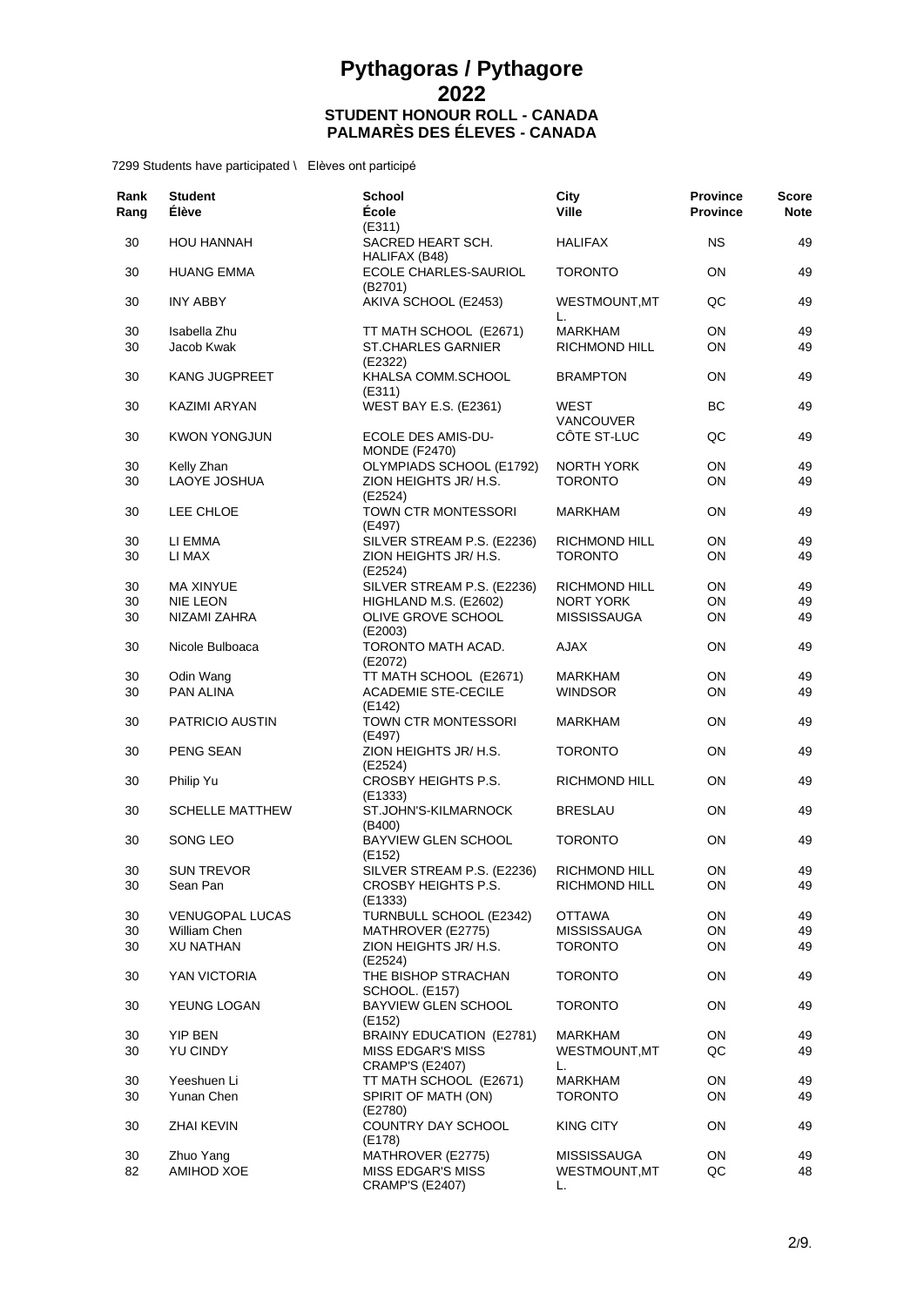| Rank<br>Rang | <b>Student</b><br>Élève | <b>School</b><br>École                        | City<br><b>Ville</b>          | <b>Province</b><br><b>Province</b> | <b>Score</b><br><b>Note</b> |
|--------------|-------------------------|-----------------------------------------------|-------------------------------|------------------------------------|-----------------------------|
| 82           | Aileen He               | <b>CROSBY HEIGHTS P.S.</b><br>(E1333)         | RICHMOND HILL                 | ON                                 | 48                          |
| 82           | Andrej Nedeljkovic      | ST.BONAVENTURE C.S.<br>(E394)                 | TORONTO                       | ON                                 | 48                          |
| 82           | <b>BEAULIEU ANTOINE</b> | <b>ECOLE DES TROIS-TEMPS</b><br>(SWL) (F1989) | ST-LIN-<br><b>LAURENTIDES</b> | QC                                 | 48                          |
| 82           | <b>BING EVAN</b>        | SILVER STREAM P.S. (E2236)                    | RICHMOND HILL                 | ON                                 | 48                          |
| 82           | <b>BO XIRAN</b>         | HIGHLAND M.S. (E2602)                         | NORT YORK                     | ON                                 | 48                          |
| 82           | <b>CAO RUIAO</b>        | HIGHLAND M.S. (E2602)                         | NORT YORK                     | ON                                 | 48                          |
| 82           | <b>CHAN JACOB</b>       | TORONTO MONTESSORI<br>(E436)                  | RICHMOND HILL                 | ON                                 | 48                          |
| 82           | <b>CHEN JUSTIN</b>      | ZION HEIGHTS JR/ H.S.<br>(E2524)              | <b>TORONTO</b>                | ON                                 | 48                          |
| 82           | DEHARIYA TVISHA         | SPIRIT OF MATH (MARKE)<br>(E1926)             | <b>MARKHAM</b>                | ON                                 | 48                          |
| 82           | DHALIWAL DILREET        | KHALSA COMM.SCHOOL<br>(E311)                  | <b>BRAMPTON</b>               | ON                                 | 48                          |
| 82           | <b>DONG MILLER</b>      | TOWN CTR MONTESSORI<br>(E497)                 | MARKHAM                       | ON                                 | 48                          |
| 82           | <b>DWIVEDI NICOLE</b>   | ST.MILDREDS-LIGHTBOURN<br>JR. (E2803)         | <b>OAKVILLE</b>               | ON                                 | 48                          |
| 82           | Diptarko Ghanti         | SPIRIT OF MATH (MARKE)<br>(E1926)             | MARKHAM                       | ON                                 | 48                          |
| 82           | Ethan Yang              | SPIRIT OF MATH (ON)<br>(E2780)                | <b>TORONTO</b>                | ON                                 | 48                          |
| 82           | <b>GAO KUNCI</b>        | <b>ACADEMIE MARIE-CLAIRE</b><br>(B1888)       | KIRKLAND                      | QC                                 | 48                          |
| 82           | <b>GAUTHIER VINCENT</b> | <b>ECOLE DES TROIS-TEMPS</b><br>(SWL) (F1989) | ST-LIN-<br><b>LAURENTIDES</b> | QC                                 | 48                          |
| 82           | <b>GHARAVI RADIN</b>    | TOWN CTR MONTESSORI<br>(E497)                 | <b>MARKHAM</b>                | ON                                 | 48                          |
| 82           | <b>HAO SARAH</b>        | <b>ACADEMY GIFTED</b><br>CHILDREN (E143)      | RICHMOND HILL                 | ON                                 | 48                          |
| 82           | HAZLETT CONNORT         | LORD KITCHENER E.S.<br>(E921)                 | VANCOUVER                     | ВC                                 | 48                          |
| 82           | <b>HEBERT ALEXIANE</b>  | <b>ECOLE DES TROIS-TEMPS</b><br>(SWL) (F1989) | ST-LIN-<br>LAURENTIDES        | QC                                 | 48                          |
| 82           | Helios Zhang            | TT MATH SCHOOL (E2671)                        | MARKHAM                       | ON                                 | 48                          |
| 82           | Jeffrey Li              | MATHROVER (E2775)                             | <b>MISSISSAUGA</b>            | ON                                 | 48                          |
| 82           | Jenushan Arullinkam     | SPIRIT OF MATH (MARKE)<br>(E1926)             | MARKHAM                       | ON                                 | 48                          |
| 82           | Jim Qi                  | TT MATH SCHOOL (E2671)                        | MARKHAM                       | ON                                 | 48                          |
| 82           | Junyuan Bai             | TT MATH SCHOOL (E2671)                        | MARKHAM                       | ON                                 | 48                          |
| 82           | <b>KANG ANAYA</b>       | DIAMOND SCHOOL (E2792)                        | <b>SURREY</b>                 | ВC                                 | 48                          |
| 82           | Katherine Kwan          | TT MATH SCHOOL (E2671)                        | <b>MARKHAM</b>                | ON                                 | 48                          |
| 82           | LI ALA N                | LORD KITCHENER E.S.<br>(E921)                 | VANCOUVER                     | <b>BC</b>                          | 48                          |
| 82           | LI ELLA                 | SILVER STREAM P.S. (E2236)                    | <b>RICHMOND HILL</b>          | ON                                 | 48                          |
| 82           | LI TERESA               | BAYVIEW GLEN SCHOOL<br>(E152)                 | <b>TORONTO</b>                | ON                                 | 48                          |
| 82           | <b>LIANG EDDY</b>       | NORTHMOUNT SCHOOL<br>(E2447)                  | <b>TORONTO</b>                | ON                                 | 48                          |
| 82           | LIAO WILLIAM            | SILVER STREAM P.S. (E2236)                    | RICHMOND HILL                 | ON                                 | 48                          |
| 82           | LIU ZICHANG             | ACADEMIE MARIE-LAURIER                        | <b>BROSSARD</b>               | QC                                 | 48                          |
|              |                         | (F2021)                                       |                               |                                    |                             |
| 82           | LUO JINXIU              | <b>ACADEMY GIFTED</b><br>CHILDREN (E143)      | RICHMOND HILL                 | ON                                 | 48                          |
| 82           | LUU BRANDON             | SILVER STREAM P.S. (E2236)                    | RICHMOND HILL                 | ON                                 | 48                          |
| 82           | Lloyd Kim               | CROSBY HEIGHTS P.S.<br>(E1333)                | RICHMOND HILL                 | ON                                 | 48                          |
| 82           | <b>MOK YANNIS</b>       | <b>ACADEMY GIFTED</b><br>CHILDREN (E143)      | RICHMOND HILL                 | ON                                 | 48                          |
| 82           | MOSSAVAT JONAH          | LE PETIT PRINCE (F1542)                       | <b>MAPLE</b>                  | ON                                 | 48                          |
| 82           | Michael Kotchetkov      | SPIRIT OF MATH (ON)<br>(E2780)                | <b>TORONTO</b>                | ON                                 | 48                          |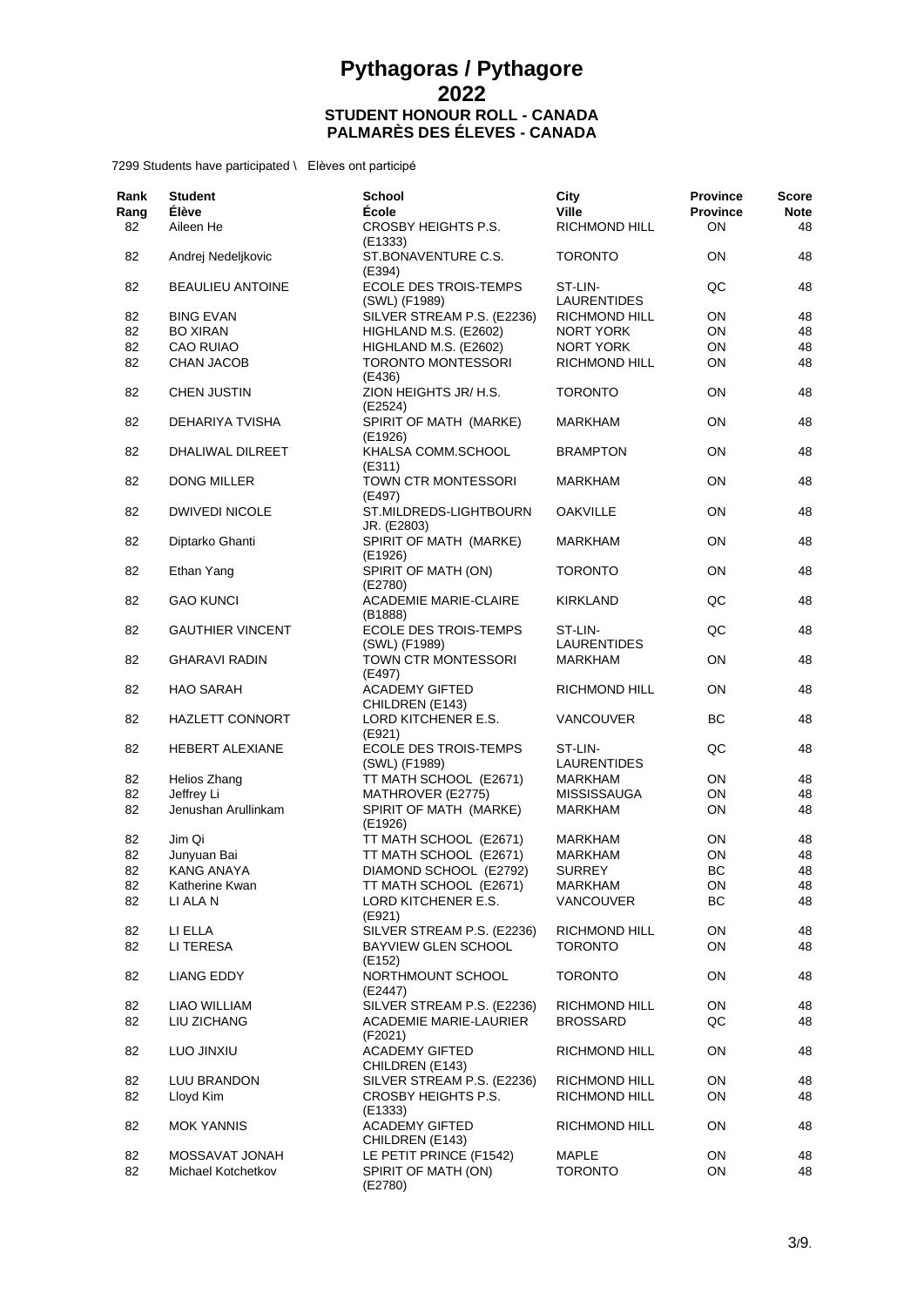| Rank<br>Rang | <b>Student</b><br><b>Élève</b>            | <b>School</b><br><b>École</b>              | City<br><b>Ville</b> | <b>Province</b><br><b>Province</b> | <b>Score</b><br><b>Note</b> |
|--------------|-------------------------------------------|--------------------------------------------|----------------------|------------------------------------|-----------------------------|
| 82           | Mikael Bertrand                           | <b>DES PREMIERES LETTRES</b><br>(F1984)    | <b>MONTREAL</b>      | QC                                 | 48                          |
| 82           | ORSINI SABRINA                            | SPIRIT OF MATH (OAKV)<br>(E2673)           | <b>MISSISSAUGA</b>   | ON                                 | 48                          |
| 82           | <b>QUATTROCIOCCHI</b><br><b>CHARLOTTE</b> | <b>BAYVIEW GLEN SCHOOL</b><br>(E152)       | <b>TORONTO</b>       | 0N                                 | 48                          |
| 82           | RANDHAWA AIKNOOR                          | KHALSA COMM.SCHOOL                         | <b>BRAMPTON</b>      | ON                                 | 48                          |
| 82           | Reagan Noonan                             | (E311)<br>TT MATH SCHOOL (E2671)           | MARKHAM              | 0N                                 | 48                          |
| 82           | Roy Mei                                   | CROSBY HEIGHTS P.S.<br>(E1333)             | RICHMOND HILL        | ON                                 | 48                          |
| 82           | <b>SEHMI MEHMA</b>                        | KHALSA COMM.SCHOOL<br>(E311)               | <b>BRAMPTON</b>      | ON                                 | 48                          |
| 82           | SHAMIM AYAN                               | BALMORAL M.S. (E2135)                      | CALGARY              | AB                                 | 48                          |
| 82           | <b>SHI TIMOTHY</b>                        | <b>TOMKEN ROAD</b><br>SCIENCETECH (E1804)  | <b>MISSISSAUGA</b>   | ON                                 | 48                          |
| 82           | Sophia Chung                              | VBE (MACC) (E2248)                         | VANCOUVER            | BC                                 | 48                          |
| 82           | <b>VISRAM KAMIL</b>                       | FERN HILL II (E217)                        | <b>BURLINGTON</b>    | ON                                 | 48                          |
| 82           | <b>WANG EDRIC</b>                         | ZION HEIGHTS JR/ H.S.<br>(E2524)           | <b>TORONTO</b>       | ON                                 | 48                          |
| 82           | <b>WEI VINCENT</b>                        | TOMKEN ROAD M.S. (E1648)                   | <b>MISSISSAUGA</b>   | ON                                 | 48                          |
| 82           | <b>WU JASON</b>                           | UNIONVILLE MONTESSORI<br>(E1805)           | <b>UNIONVILLE</b>    | ON                                 | 48                          |
| 82           | William Cheng                             | TT MATH SCHOOL (E2671)                     | <b>MARKHAM</b>       | ON                                 | 48                          |
| 82           | <b>XU YUNPENG</b>                         | ACADEMIE MARIE-CLAIRE<br>(B1888)           | <b>KIRKLAND</b>      | QC                                 | 48                          |
| 82           | <b>YU CHARLES</b>                         | ZION HEIGHTS JR/ H.S.<br>(E2524)           | <b>TORONTO</b>       | ON                                 | 48                          |
| 82           | YUAN ZHIXING                              | ECOLE DES AMIS-DU-<br><b>MONDE (F2470)</b> | CÔTE ST-LUC          | QC                                 | 48                          |
| 82           | ZH OU ISABEL                              | ZION HEIGHTS JR/ H.S.<br>(E2524)           | <b>TORONTO</b>       | ON                                 | 48                          |
| 82           | <b>ZHANG STEVEN</b>                       | <b>TORONTO MONTESSORI</b><br>(E436)        | <b>RICHMOND HILL</b> | ON                                 | 48                          |
| 82           | ZHAO MATTHEW                              | UNIONVILLE MONTESSORI<br>(E1805)           | <b>UNIONVILLE</b>    | ON                                 | 48                          |
| 82           | Zain Khawaja                              | FLORADALE P.S. (E2195)                     | <b>MISSISSAUGA</b>   | ON                                 | 48                          |
| 82           | Zichen Zuo                                | TT MATH SCHOOL (E2671)                     | MARKHAM              | ON                                 | 48                          |
| 145          | AO CHRISTOPHER                            | SILVER STREAM P.S. (E2236)                 | RICHMOND HILL        | ON                                 | 47                          |
| 145          | BAI WARREN                                | HIGHLAND M.S. (E2602)                      | NORT YORK            | ON                                 | 47                          |
| 145          | <b>BEAULIEU CAMILLE</b>                   | LOUIS PASTEUR (F2369)                      | <b>MONTREAL</b>      | QC                                 | 47                          |
| 145          | <b>BIAN FELIX</b>                         | OUR LADY PERPETUAL HELP<br>(E932)          | <b>VANCOUVER</b>     | <b>BC</b>                          | 47                          |
| 145          | <b>Bailey Xu</b>                          | CROSBY HEIGHTS P.S.<br>(E1333)             | RICHMOND HILL        | ON                                 | 47                          |
| 145          | CALUGARU NICHOLAS                         | SPIRIT OF MATH (NEWMARK)<br>(E2270)        | RICHMOND HILL        | ON                                 | 47                          |
| 145          | CHAGANI ABYAN                             | SPIRIT OF MATH (MARKE)<br>(E1926)          | MARKHAM              | ON                                 | 47                          |
| 145          | CHEN GEORGE                               | JOHN ENGLISH M.S. (E277)                   | <b>TORONTO</b>       | ON                                 | 47                          |
| 145          | <b>CHEN KIANA</b>                         | <b>ACADEMY GIFTED</b><br>CHILDREN (E143)   | RICHMOND HILL        | ON                                 | 47                          |
| 145          | CHEN WILLIAM                              | <b>ACADEMIE MARIE-CLAIRE</b><br>(B1888)    | <b>KIRKLAND</b>      | QC                                 | 47                          |
| 145          | <b>COLAVITA MATTEO</b>                    | LOUIS PASTEUR (F2369)                      | <b>MONTREAL</b>      | QC                                 | 47                          |
| 145          | Caeden Beauregard                         | <b>VBE (MACC) (E2248)</b>                  | <b>VANCOUVER</b>     | ВC                                 | 47                          |
| 145          | Chloe Wen                                 | CROSBY HEIGHTS P.S.<br>(E1333)             | RICHMOND HILL        | ON                                 | 47                          |
| 145          | DINGLASAN JAAYDA                          | OUR LADY PERPETUAL HELP<br>(E932)          | VANCOUVER            | BС                                 | 47                          |
| 145          | DUTTGOPAKUMAR TEJAS                       | ACADEMIE MARIE-LAURIER<br>(F2021)          | <b>BROSSARD</b>      | QC                                 | 47                          |
| 145          | Daniel Wang                               | MATHROVER (E2775)                          | <b>MISSISSAUGA</b>   | ON                                 | 47                          |
| 145          | <b>Edmund Costello</b>                    | ECOLE COBBLE HILL (F2404)                  | <b>COBBLE HILL</b>   | ВC                                 | 47                          |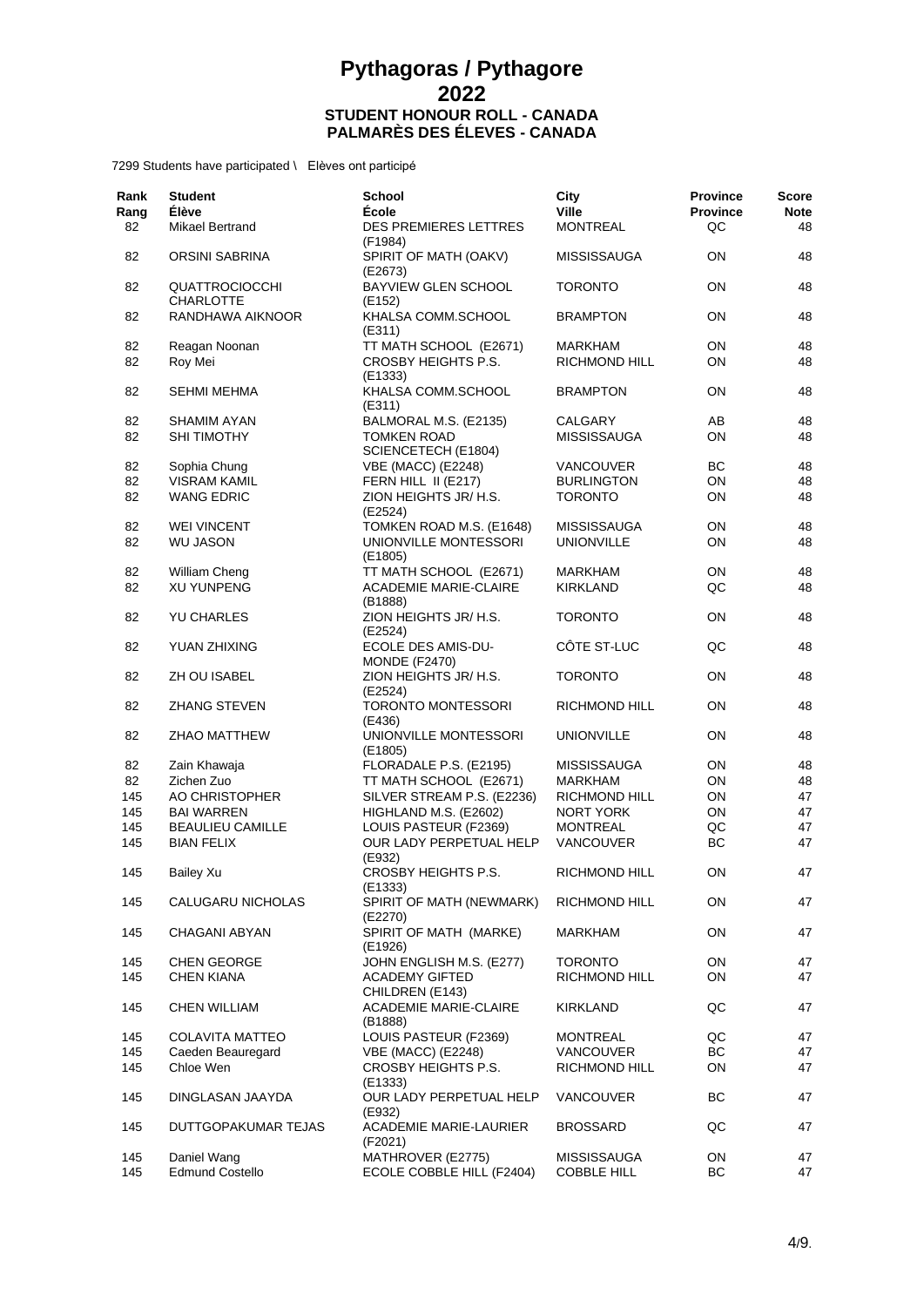| Rank<br>Rang | <b>Student</b><br>Élève     | <b>School</b><br>École                              | City<br><b>Ville</b> | <b>Province</b><br><b>Province</b> | <b>Score</b><br><b>Note</b> |
|--------------|-----------------------------|-----------------------------------------------------|----------------------|------------------------------------|-----------------------------|
| 145          | <b>Edward Wang</b>          | <b>CROSBY HEIGHTS P.S.</b><br>(E1333)               | RICHMOND HILL        | <b>ON</b>                          | 47                          |
| 145          | Eric Yue                    | CROSBY HEIGHTS P.S.<br>(E1333)                      | RICHMOND HILL        | <b>ON</b>                          | 47                          |
| 145          | Ethan Li                    | OLYMPIADS SCHOOL (E1792)                            | <b>NORTH YORK</b>    | <b>ON</b>                          | 47                          |
| 145          | <b>FAN JUSTIN</b>           | BRAINY EDUCATION (E2781)                            | MARKHAM              | ON                                 | 47                          |
| 145          | <b>FRANKLIN ALEX</b>        | KING'S TOWN SCHOOL<br>(E1788)                       | <b>KINGSTON</b>      | ON                                 | 47                          |
| 145          | <b>GHOSE MIKHIL</b>         | SPIRIT OF MATH (OAKV)<br>(E2673)                    | <b>MISSISSAUGA</b>   | <b>ON</b>                          | 47                          |
| 145          | <b>GODIN NICOLAS</b>        | EX. SAINT-COEUR DE MARIE<br>(F1523)                 | QUEBEC               | QC                                 | 47                          |
| 145          | <b>HU JIMING</b>            | SILVER STREAM P.S. (E2236)                          | RICHMOND HILL        | ON                                 | 47                          |
| 145          | Helen Zheng                 | IRWIN PARK E.S. (E2770)                             | WEST<br>VANCOUVER    | ВC                                 | 47                          |
| 145          | Hongju Liu                  | OLYMPIADS SCHOOL (E1792)                            | <b>NORTH YORK</b>    | ON                                 | 47                          |
| 145          | <b>JAIRATH ANEESH</b>       | MATTHEWS HALL (E1359)                               | <b>LONDON</b>        | ON                                 | 47                          |
| 145          | JOHAL GURPREET              | KHALSA COMM.SCHOOL<br>(E311)                        | <b>BRAMPTON</b>      | <b>ON</b>                          | 47                          |
| 145          | Jacques Hu                  | SELWYN HOUSE S. (E108)                              | WESTMOUNT, MT<br>L.  | QC                                 | 47                          |
| 145          | Jade Cai                    | TT MATH SCHOOL (E2671)                              | <b>MARKHAM</b>       | ON                                 | 47                          |
| 145          | Jerry Tang                  | ST.CHARLES GARNIER<br>(E2322)                       | RICHMOND HILL        | ON                                 | 47                          |
| 145          | Jia He Zhang                | OLYMPIADS SCHOOL (E1792)                            | <b>NORTH YORK</b>    | ON                                 | 47                          |
| 145          | Jinkang Liu                 | MATHROVER (E2775)                                   | <b>MISSISSAUGA</b>   | ON                                 | 47                          |
| 145          | Joshua Wong                 | <b>ST.CHARLES GARNIER</b><br>(E2322)                | RICHMOND HILL        | ON                                 | 47                          |
| 145          | KASIDWALA MOHAMMED          | BALMORAL M.S. (E2135)                               | CALGARY              | AB                                 | 47                          |
| 145          | <b>KAUR GUNNIDH</b>         | KHALSA COMM.SCHOOL<br>(E311)                        | <b>BRAMPTON</b>      | <b>ON</b>                          | 47                          |
| 145          | LI MAGGIE                   | THE BISHOP STRACHAN<br><b>SCHOOL. (E157)</b>        | <b>TORONTO</b>       | ON                                 | 47                          |
| 145          | LUBARSKY ETHAN              | AKIVA SCHOOL (E2453)                                | WESTMOUNT, MT<br>L.  | QC                                 | 47                          |
| 145          | <b>MUSAJI ARMAAN</b>        | UNIONVILLE MONTESSORI<br>(E1805)                    | <b>UNIONVILLE</b>    | <b>ON</b>                          | 47                          |
| 145          | <b>OMORUYI OWEN</b>         | TOWN CTR MONTESSORI<br>(E497)                       | <b>MARKHAM</b>       | ON                                 | 47                          |
| 145          | Pablo Vottero               | ST-MARY'S E.SCHOOL (E111)                           | LONGUEUIL            | QC                                 | 47                          |
| 145          | Phoebe Zhu                  | OLYMPIADS SCHOOL (E1792)                            | <b>NORTH YORK</b>    | ON                                 | 47                          |
| 145          | SINGHAL SRISHTI             | TOWN CTR MONTESSORI<br>(E497)                       | <b>MARKHAM</b>       | ON                                 | 47                          |
| 145          | <b>SONG MAX</b>             | ZION HEIGHTS JR/ H.S.<br>(E2524)                    | <b>TORONTO</b>       | <b>ON</b>                          | 47                          |
| 145          | <b>SZETO VICTORIA</b>       | TOWN CTR MONTESSORI<br>(E497)                       | MARKHAM              | ON                                 | 47                          |
| 145          | Sacha Lapointe              | <b>DES PREMIERES LETTRES</b><br>(F1984)             | <b>MONTREAL</b>      | QC                                 | 47                          |
| 145          | Sunny Zhang                 | SPIRIT OF MATH (ON)<br>(E2780)                      | <b>TORONTO</b>       | ON                                 | 47                          |
| 145          | <b>TANGUAY PIERREALEXIS</b> | LOUIS PASTEUR (F2369)                               | <b>MONTREAL</b>      | QC                                 | 47                          |
| 145          | <b>TAVERNA MILO</b>         | LOUIS PASTEUR (F2369)                               | <b>MONTREAL</b>      | QC                                 | 47                          |
| 145          | <b>TCHIENGANG JEDDY</b>     | <b>ACADEMIE MARIE-CLAIRE</b><br>(B1888)             | <b>KIRKLAND</b>      | QC                                 | 47                          |
| 145          | TU RICKY                    | HIGHLAND M.S. (E2602)                               | NORT YORK            | ON                                 | 47                          |
| 145          | Ted Tang                    | OLYMPIADS SCHOOL (E1792)                            | <b>NORTH YORK</b>    | ON                                 | 47                          |
| 145          | Thomas Huang                | CROSBY HEIGHTS P.S.<br>(E1333)                      | RICHMOND HILL        | ON                                 | 47                          |
| 145          | Tommy Hou                   | SELWYN HOUSE S. (E108)                              | WESTMOUNT, MT<br>L.  | QC                                 | 47                          |
| 145          | WANG OLIVIA                 | <b>CALGARY FRENCH INTL</b><br><b>SCHOOL (F1553)</b> | CALGARY              | AB                                 | 47                          |
| 145          | <b>WANG ROBERT</b>          | SILVER STREAM P.S. (E2236)                          | RICHMOND HILL        | ON                                 | 47                          |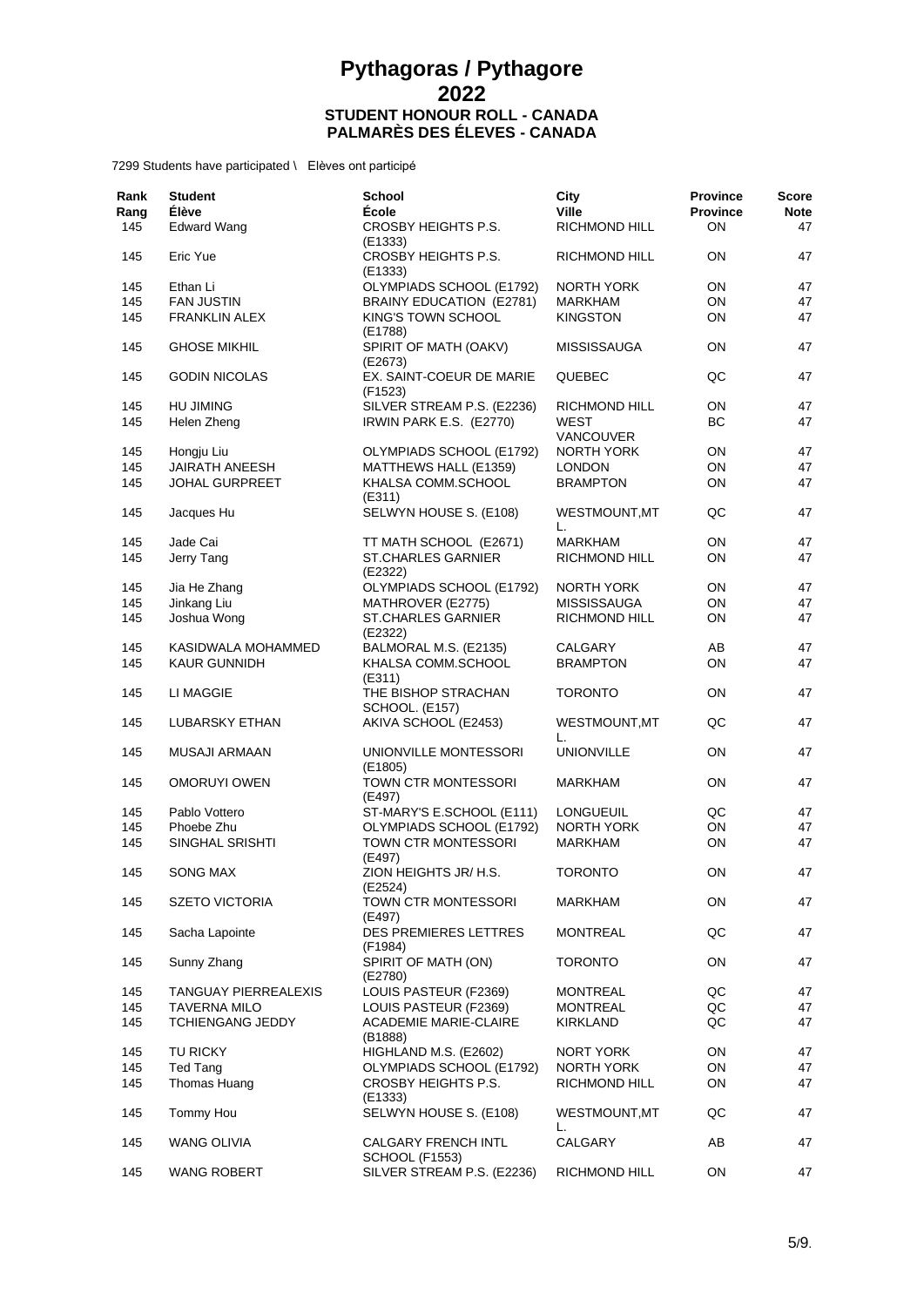| Rank<br>Rang<br>145 | <b>Student</b><br>Élève<br><b>WANG SARAH</b> | <b>School</b><br><b>École</b><br>ZION HEIGHTS JR/ H.S.      | City<br><b>Ville</b><br><b>TORONTO</b> | <b>Province</b><br><b>Province</b><br><b>ON</b> | <b>Score</b><br><b>Note</b><br>47 |
|---------------------|----------------------------------------------|-------------------------------------------------------------|----------------------------------------|-------------------------------------------------|-----------------------------------|
|                     |                                              | (E2524)                                                     |                                        |                                                 |                                   |
| 145<br>145          | <b>WENWANG THEO</b><br>Winnie Zhang          | ACAD. STE-THERESE (B2762)<br>SPIRIT OF MATH (ON)<br>(E2780) | <b>ST-THERESE</b><br><b>TORONTO</b>    | QC<br>ON                                        | 47<br>47                          |
| 145                 | <b>XIAOCHANG XIONG</b>                       | FERN HILL II (E217)                                         | <b>BURLINGTON</b>                      | ON                                              | 47                                |
| 145                 | YEUNG BRANDON                                | UNIONVILLE MONTESSORI<br>(E1805)                            | <b>UNIONVILLE</b>                      | ON                                              | 47                                |
| 145                 | YU XUNDAY                                    | BRAINY EDUCATION (E2781)                                    | MARKHAM                                | 0N                                              | 47                                |
| 145                 | YUAN SOPHIE                                  | <b>COUNTRY DAY SCHOOL</b><br>(E178)                         | <b>KING CITY</b>                       | ON                                              | 47                                |
| 209                 | Aarav Gajri                                  | SPIRIT OF MATH (MARKE)<br>(E1926)                           | MARKHAM                                | ON                                              | 46                                |
| 209                 | Aarohan Row                                  | GLEN SHIELDS P.S. (E253)                                    | <b>CONCORD</b>                         | ON                                              | 46                                |
| 209                 | Allison Yang                                 | TT MATH SCHOOL (E2671)                                      | MARKHAM                                | 0N                                              | 46                                |
| 209                 | Amy Wang                                     | TT MATH SCHOOL (E2671)                                      | <b>MARKHAM</b>                         | ON                                              | 46                                |
| 209                 | Amy Wang                                     | CROSBY HEIGHTS P.S.<br>(E1333)                              | <b>RICHMOND HILL</b>                   | ON                                              | 46                                |
| 209                 | Arjun Turlapati                              | SPIRIT OF MATH (ON)<br>(E2780)                              | <b>TORONTO</b>                         | 0N                                              | 46                                |
| 209                 | BATHALA YAJAS KRANTI                         | <b>TOMKEN ROAD</b><br>SCIENCETECH (E1804)                   | <b>MISSISSAUGA</b>                     | ON                                              | 46                                |
| 209                 | <b>BATKHUU ANUN</b>                          | DON VALLEY M.S. (B2658)                                     | <b>TORONTO</b>                         | ON                                              | 46                                |
| 209                 | <b>BENAMOR MARAM</b>                         | ACADEMIE DE LAVAL (F2091)                                   | LAVAL                                  | QC                                              | 46                                |
| 209                 | BINNING PARAMVANSH                           | KHALSA COMM.SCHOOL<br>(E311)                                | <b>BRAMPTON</b>                        | ON                                              | 46                                |
| 209                 | <b>BRULOTTE XAVIER</b>                       | <b>COLLEGE BEAUBOIS (F1049)</b>                             | <b>PIERREFONDS</b>                     | QC                                              | 46                                |
| 209                 | <b>BUJOD OLIVIA</b>                          | EX. SAINT-COEUR DE MARIE<br>(F1523)                         | QUEBEC                                 | QC                                              | 46                                |
| 209                 | <b>Bluemink Olivia</b>                       | <b>CEDARS CHRISTIAN (E1483)</b>                             | <b>PRINCE GEORGE</b>                   | ВC                                              | 46                                |
| 209                 | <b>CELIS MAC MARIANNE</b>                    | COLLEGE BEAUBOIS (F1049)                                    | <b>PIERREFONDS</b>                     | QC                                              | 46                                |
| 209                 | <b>CHAKRABORTY AAHELI</b>                    | SPIRIT OF MATH DON MILLS<br>(E1946)                         | <b>TORONTO</b>                         | 0N                                              | 46                                |
| 209                 | <b>CHAN JACI</b>                             | OUR LADY PERPETUAL HELP<br>(E932)                           | <b>VANCOUVER</b>                       | ВC                                              | 46                                |
| 209                 | <b>CHEEMA GURNOOR</b>                        | KHALSA COMM.SCHOOL<br>(E311)                                | <b>BRAMPTON</b>                        | ON                                              | 46                                |
| 209                 | <b>CHEN CHENE Y</b>                          | UNIONVILLE MONTESSORI<br>(E1805)                            | <b>UNIONVILLE</b>                      | ON                                              | 46                                |
| 209                 | COLOGNA ALLISON                              | TOWN CTR MONTESSORI<br>(E497)                               | <b>MARKHAM</b>                         | ON                                              | 46                                |
| 209                 | DONMEZ ALP                                   | <b>WEST BAY E.S. (E2361)</b>                                | WEST<br><b>VANCOUVER</b>               | ВC                                              | 46                                |
| 209                 | Daniel Wang                                  | CROSBY HEIGHTS P.S.<br>(E1333)                              | <b>RICHMOND HILL</b>                   | ON                                              | 46                                |
| 209                 | ENDRAS EMMANUELLE                            | <b>COUNTRY DAY SCHOOL</b><br>(E178)                         | KING CITY                              | ON                                              | 46                                |
| 209                 | Evan Thomas                                  | <b>VBE (MACC) (E2248)</b>                                   | <b>VANCOUVER</b>                       | ВC                                              | 46                                |
| 209                 | FAN VALERIE                                  | <b>TRINITY MONTESSORI</b><br>(E2015)                        | <b>MARKHAM</b>                         | ON                                              | 46                                |
| 209                 | <b>FOUCAULT ALIX</b>                         | ST.MILDREDS-LIGHTBOURN<br>JR. (E2803)                       | <b>OAKVILLE</b>                        | ON                                              | 46                                |
| 209                 | GAO LEO                                      | ST.JOHN'S RAVENSCOURT<br>M.S. (E1398)                       | <b>WINNIPEG</b>                        | MВ                                              | 46                                |
| 209                 | <b>GARG NAYSA</b>                            | HIGHLAND M.S. (E2602)                                       | NORT YORK                              | ON                                              | 46                                |
| 209                 | <b>GUPTA ANVI</b>                            | SPIRIT OF MATH (MISSW)<br>(E1799)                           | <b>MISSISSAUGA</b>                     | ON                                              | 46                                |
| 209                 | HAGERA SINZO KENA                            | STE-JEANNE-D'ARC (AB)<br>(F2192)                            | <b>EDMONTON</b>                        | AB                                              | 46                                |
| 209                 | HAO LEO                                      | NOBEL ACADEMY (E2789)                                       | WEST<br><b>VANCOUVER</b>               | BС                                              | 46                                |
| 209<br>209          | <b>HONG AMBER</b><br>lan Fung                | SILVER STREAM P.S. (E2236)<br><b>ST.CHARLES GARNIER</b>     | RICHMOND HILL<br>RICHMOND HILL         | ON<br>ON                                        | 46<br>46                          |
| 209                 | Isabella Shi                                 | (E2322)<br>CROSBY HEIGHTS P.S.                              | RICHMOND HILL                          | ON                                              | 46                                |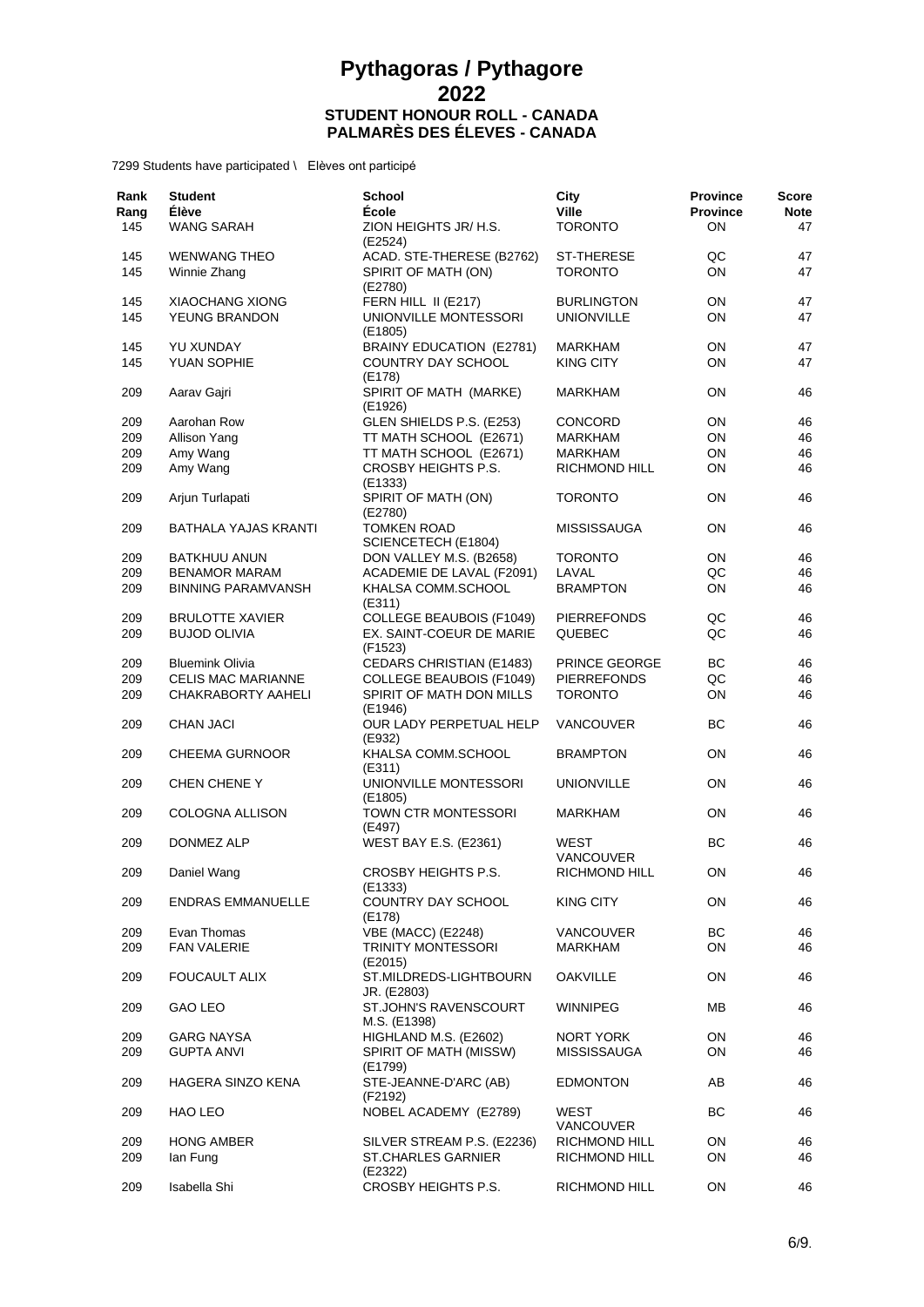| Rank<br>Rang | <b>Student</b><br>Élève   | <b>School</b><br>École                       | City<br><b>Ville</b>             | <b>Province</b><br><b>Province</b> | Score<br><b>Note</b> |
|--------------|---------------------------|----------------------------------------------|----------------------------------|------------------------------------|----------------------|
| 209          | Jaibir Dhaliwal           | (E1333)<br>KHALSA SCHOOL OYR<br>(E2454)      | <b>SURREY</b>                    | BC                                 | 46                   |
| 209          | <b>KRIEVINS CHARLOTTE</b> | ECOLE LA MOSAIQUE<br>(F2784)                 | <b>TORONTO</b>                   | 0N                                 | 46                   |
| 209          | Keshav Gupta              | SPIRIT OF MATH (BC) (E2814)                  | <b>VANCOUVER</b>                 | BС                                 | 46                   |
| 209          | <b>LAW VALERIE</b>        | JESSIE WOWK E.S. (E1427)                     | <b>RICHMOND</b>                  | BC                                 | 46                   |
| 209          | <b>LAZENBY SARA</b>       | TOWN CTR MONTESSORI<br>(E497)                | MARKHAM                          | ON                                 | 46                   |
| 209          | <b>LEMAY JULIETTE</b>     | ACADEMIE MARIE-LAURIER<br>(F2021)            | <b>BROSSARD</b>                  | QC                                 | 46                   |
| 209          | LEUNG THEOPHILUS          | SILVER STREAM P.S. (E2236)                   | <b>RICHMOND HILL</b>             | ON                                 | 46                   |
| 209          | <b>LEUNG VALERIE</b>      | LORD KITCHENER E.S.<br>(E921)                | VANCOUVER                        | BC                                 | 46                   |
| 209          | <b>LIFSHITS NATAN</b>     | CLEVELAND SCHOOL<br>(B <sub>1245</sub> )     | <b>NORTH</b><br><b>VANCOUVER</b> | BС                                 | 46                   |
| 209          | Lucas Zhang               | TT MATH SCHOOL (E2671)                       | <b>MARKHAM</b>                   | ON                                 | 46                   |
| 209          | <b>MAI OHANA</b>          | <b>ACADEMY GIFTED</b><br>CHILDREN (E143)     | RICHMOND HILL                    | ON                                 | 46                   |
| 209          | <b>MAO BRYAN</b>          | SILVER STREAM P.S. (E2236)                   | RICHMOND HILL                    | ON                                 | 46                   |
| 209          | <b>MEGHJI KAISEN</b>      | TURNBULL SCHOOL (E2342)                      | <b>OTTAWA</b>                    | ON                                 | 46                   |
| 209          | <b>MOYAL OLIVIER</b>      | AKIVA SCHOOL (E2453)                         | WESTMOUNT, MT<br>L.              | QC                                 | 46                   |
| 209          | <b>MUSAJI ZEREEN</b>      | UNIONVILLE MONTESSORI<br>(E1805)             | <b>UNIONVILLE</b>                | 0N                                 | 46                   |
| 209          | Mya Huang                 | CROSBY HEIGHTS P.S.<br>(E1333)               | RICHMOND HILL                    | 0N                                 | 46                   |
| 209          | PAAU FELICIA              | SILVER STREAM P.S. (E2236)                   | <b>RICHMOND HILL</b>             | ON                                 | 46                   |
| 209          | Page Lu                   | CROSBY HEIGHTS P.S.<br>(E1333)               | <b>RICHMOND HILL</b>             | ON                                 | 46                   |
| 209          | Ronnie Liu                | CROSBY HEIGHTS P.S.<br>(E1333)               | RICHMOND HILL                    | ON                                 | 46                   |
| 209          | <b>SEGUIN WILLIAM</b>     | ACAD. STE-THERESE (B2762)                    | ST-THERESE                       | QC                                 | 46                   |
| 209          | Socrates Su               | OLYMPIADS SCHOOL (E1792)                     | NORTH YORK                       | ON                                 | 46                   |
| 209          | VISVA JUSTEN              | ZION HEIGHTS JR/ H.S.<br>(E2524)             | <b>TORONTO</b>                   | ON                                 | 46                   |
| 209          | <b>WANG ALVIN</b>         | ZION HEIGHTS JR/ H.S.<br>(E2524)             | <b>TORONTO</b>                   | ON                                 | 46                   |
| 209          | YACOUB LUKE               | <b>ACADEMIE STE-CECILE</b><br>(E142)         | <b>WINDSOR</b>                   | ON.                                | 46                   |
| 209          | YANQIAO LONG              | <b>CANADA CVC SERVICES</b><br>(E2778)        | <b>SURREY</b>                    | BС                                 | 46                   |
| 209          | YOUNG OLIVER              | KITCHENER-WATERLOO B.S.<br>(E2320)           | <b>WATERLOO</b>                  | ON                                 | 46                   |
| 209          | ZHANG LILYANA             | SILVER STREAM P.S. (E2236)                   | RICHMOND HILL                    | ON                                 | 46                   |
| 209          | ZHAO KIMI                 | <b>CENTURY MONTESSORI</b><br>(E2097)         | RICHMOND HILL                    | ON                                 | 46                   |
| 209          | <b>ZHONG HENRY</b>        | SILVER STREAM P.S. (E2236)                   | RICHMOND HILL                    | ON                                 | 46                   |
| 209          | Zixin Liu                 | DES PREMIERES LETTRES<br>(F1984)             | <b>MONTREAL</b>                  | QC                                 | 46                   |
| 272          | Aarush Singh              | SPIRIT OF MATH (BRAM)<br>(E1800)             | MISSISSAUGA                      | ON.                                | 45                   |
| 272          | Baron Liang               | IRWIN PARK E.S. (E2770)                      | WEST<br>VANCOUVER                | BС                                 | 45                   |
| 272          | CANTEENWALA ZAHRA         | <b>ST.JOHN'S RAVENSCOURT</b><br>M.S. (E1398) | <b>WINNIPEG</b>                  | ΜВ                                 | 45                   |
| 272          | <b>CARON MATTIS</b>       | STE-JEANNE-D'ARC (AB)<br>(F2192)             | <b>EDMONTON</b>                  | AB                                 | 45                   |
| 272          | <b>CAZZIN DARIUS</b>      | BAYVIEW GLEN SCHOOL<br>(E152)                | <b>TORONTO</b>                   | ON                                 | 45                   |
| 272          | <b>CHEN EASON</b>         | ZION HEIGHTS JR/ H.S.<br>(E2524)             | <b>TORONTO</b>                   | ON.                                | 45                   |
| 272          | <b>CHOW KEN</b>           | BRAINY EDUCATION (E2781)                     | MARKHAM                          | ON                                 | 45                   |
| 272          | Cody Huang                | CROSBY HEIGHTS P.S.<br>(E1333)               | RICHMOND HILL                    | ON                                 | 45                   |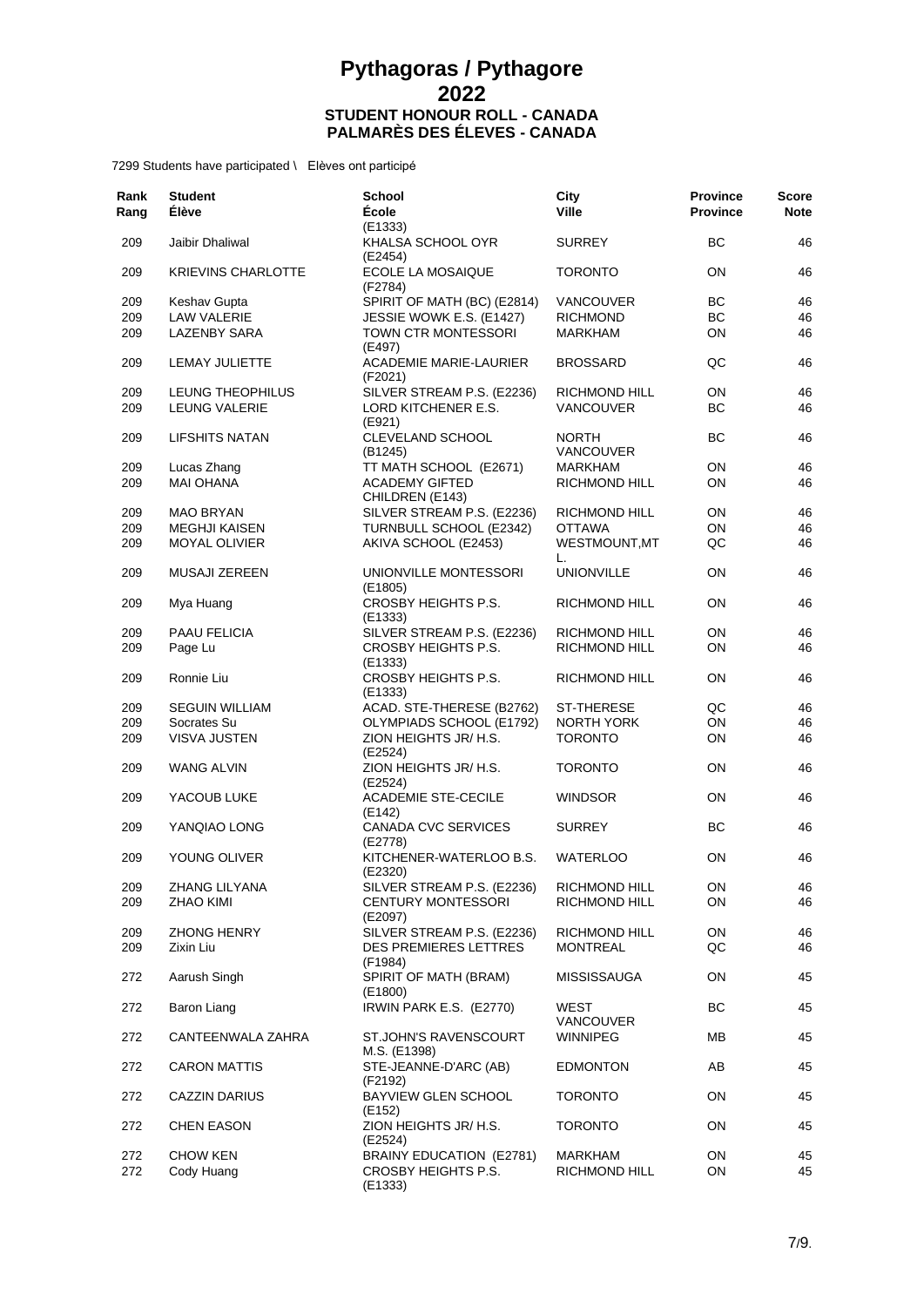| Rank<br>Rang<br>272 | <b>Student</b><br>Élève<br>Colena Shan       | <b>School</b><br><b>École</b><br><b>CENTRAL MONTESSORI</b> | City<br><b>Ville</b><br><b>TORONTO</b> | <b>Province</b><br><b>Province</b><br>ON | <b>Score</b><br><b>Note</b><br>45 |
|---------------------|----------------------------------------------|------------------------------------------------------------|----------------------------------------|------------------------------------------|-----------------------------------|
|                     |                                              | <b>SCHOOL (E2153)</b>                                      |                                        |                                          |                                   |
| 272                 | DAI KEVIN                                    | ZION HEIGHTS JR/ H.S.<br>(E2524)                           | <b>TORONTO</b>                         | ON                                       | 45                                |
| 272                 | <b>DHILLON RAVEEN</b>                        | KHALSA COMM.SCHOOL<br>(E311)                               | <b>BRAMPTON</b>                        | ON                                       | 45                                |
| 272                 | Emily Gao                                    | CROSBY HEIGHTS P.S.<br>(E1333)                             | <b>RICHMOND HILL</b>                   | ON                                       | 45                                |
| 272                 | Ethan Wong                                   | <b>VBE (MACC) (E2248)</b>                                  | <b>VANCOUVER</b>                       | BC                                       | 45                                |
| 272                 | Ethan Zhong                                  | MATHROVER (E2775)                                          | <b>MISSISSAUGA</b>                     | ON                                       | 45                                |
| 272                 | <b>GUANG VICTOR</b>                          | ZION HEIGHTS JR/ H.S.<br>(E2524)                           | <b>TORONTO</b>                         | ON                                       | 45                                |
| 272                 | <b>GUILLEN MAYERS</b><br><b>LOUISGABRIEL</b> | ACAD. STE-THERESE (B2762)                                  | <b>ST-THERESE</b>                      | QC                                       | 45                                |
| 272                 | Gabriella Damiano                            | SPIRIT OF MATH (CENTRAL<br>TOR) (E2812)                    | <b>TORONTO</b>                         | ON                                       | 45                                |
| 272                 | <b>HAN ALICE</b>                             | COUNTRY DAY SCHOOL<br>(E178)                               | <b>KING CITY</b>                       | ON                                       | 45                                |
| 272                 | HE JORDAN                                    | SPIRIT OF MATH (NEWMARK)<br>(E2270)                        | RICHMOND HILL                          | ON                                       | 45                                |
| 272                 | <b>HONG SOMYUNG</b>                          | ZION HEIGHTS JR/ H.S.                                      | <b>TORONTO</b>                         | ON                                       | 45                                |
| 272                 | HU LUCAS                                     | (E2524)<br><b>ACADEMY GIFTED</b>                           | RICHMOND HILL                          | ON                                       | 45                                |
| 272                 | <b>HU VICTORIA</b>                           | CHILDREN (E143)<br>SILVER STREAM P.S. (E2236)              | RICHMOND HILL                          | ON                                       | 45                                |
| 272                 | <b>IUORAS KARINA</b>                         | <b>ACADEMIE MARIE-CLAIRE</b>                               | <b>KIRKLAND</b>                        | QC                                       | 45                                |
|                     |                                              | (B1888)                                                    |                                        |                                          |                                   |
| 272                 | Isabella Zhang                               | CROSBY HEIGHTS P.S.<br>(E1333)                             | RICHMOND HILL                          | ON                                       | 45                                |
| 272                 | Jacob Neilens                                | IRWIN PARK E.S. (E2770)                                    | <b>WEST</b><br><b>VANCOUVER</b>        | ВC                                       | 45                                |
| 272                 | Jaiveer Sohi                                 | KHALSA SCHOOL OYR<br>(E2454)                               | <b>SURREY</b>                          | ВC                                       | 45                                |
| 272                 | Jaskirat Sohi                                | KHALSA SCHOOL OYR<br>(E2454)                               | <b>SURREY</b>                          | BС                                       | 45                                |
| 272                 | Jennifer Hu                                  | TT MATH SCHOOL (E2671)                                     | <b>MARKHAM</b>                         | ON                                       | 45                                |
| 272                 | Jerry Liu                                    | CROSBY HEIGHTS P.S.<br>(E1333)                             | RICHMOND HILL                          | ON                                       | 45                                |
| 272                 | Joy Zhang                                    | SPIRIT OF MATH (ON)<br>(E2780)                             | <b>TORONTO</b>                         | ON                                       | 45                                |
| 272                 | <b>KAPOOR VIKAS</b>                          | <b>ACADEMIE STE-CECILE</b><br>(E142)                       | <b>WINDSOR</b>                         | ON                                       | 45                                |
| 272                 | <b>KLEIN THOMAS</b>                          | ECOLE DES AMIS-DU-<br><b>MONDE (F2470)</b>                 | CÔTE ST-LUC                            | QC                                       | 45                                |
| 272                 | KONERU RITHIKA                               | TOWN CTR MONTESSORI<br>(E497)                              | <b>MARKHAM</b>                         | ON                                       | 45                                |
| 272                 | Karlo Abachi                                 | <b>ST.CHARLES GARNIER</b><br>(E2322)                       | RICHMOND HILL                          | ON                                       | 45                                |
| 272                 | Kaylee Sun                                   | ST.CHARLES GARNIER<br>(E2322)                              | RICHMOND HILL                          | ON                                       | 45                                |
| 272                 | Kendrick Hui                                 | SPIRIT OF MATH (ON)<br>(E2780)                             | <b>TORONTO</b>                         | ON                                       | 45                                |
| 272                 | LEUNG JOSEPH                                 | SILVER STREAM P.S. (E2236)                                 | RICHMOND HILL                          | ON                                       | 45                                |
| 272                 | LEVESQUE ANNE SOPHIE                         | EX. SAINT-COEUR DE MARIE<br>(F1523)                        | QUEBEC                                 | QC                                       | 45                                |
| 272                 | LI WAN PO ALEXANDER                          | THE GILES SCHOOL (E251)                                    | <b>TORONTO</b>                         | ON                                       | 45                                |
| 272                 | LIU DELMON                                   | SILVER STREAM P.S. (E2236)                                 | RICHMOND HILL                          | ON                                       | 45                                |
| 272                 | Leo Li                                       | IRWIN PARK E.S. (E2770)                                    | WEST                                   | BC                                       | 45                                |
| 272                 | MBOUYAP DEREK                                | ACADEMIE MARIE-LAURIER<br>(F2021)                          | VANCOUVER<br><b>BROSSARD</b>           | QC                                       | 45                                |
| 272                 | <b>Marcus Corley</b>                         | ECOLE COBBLE HILL (F2404)                                  | <b>COBBLE HILL</b>                     | BС                                       | 45                                |
| 272                 | NARINESINGH ISABEL                           | TOWN CTR MONTESSORI<br>(E497)                              | <b>MARKHAM</b>                         | ON                                       | 45                                |
| 272                 | Nara Harvey                                  | <b>VBE (MACC) (E2248)</b>                                  | VANCOUVER                              | BС                                       | 45                                |